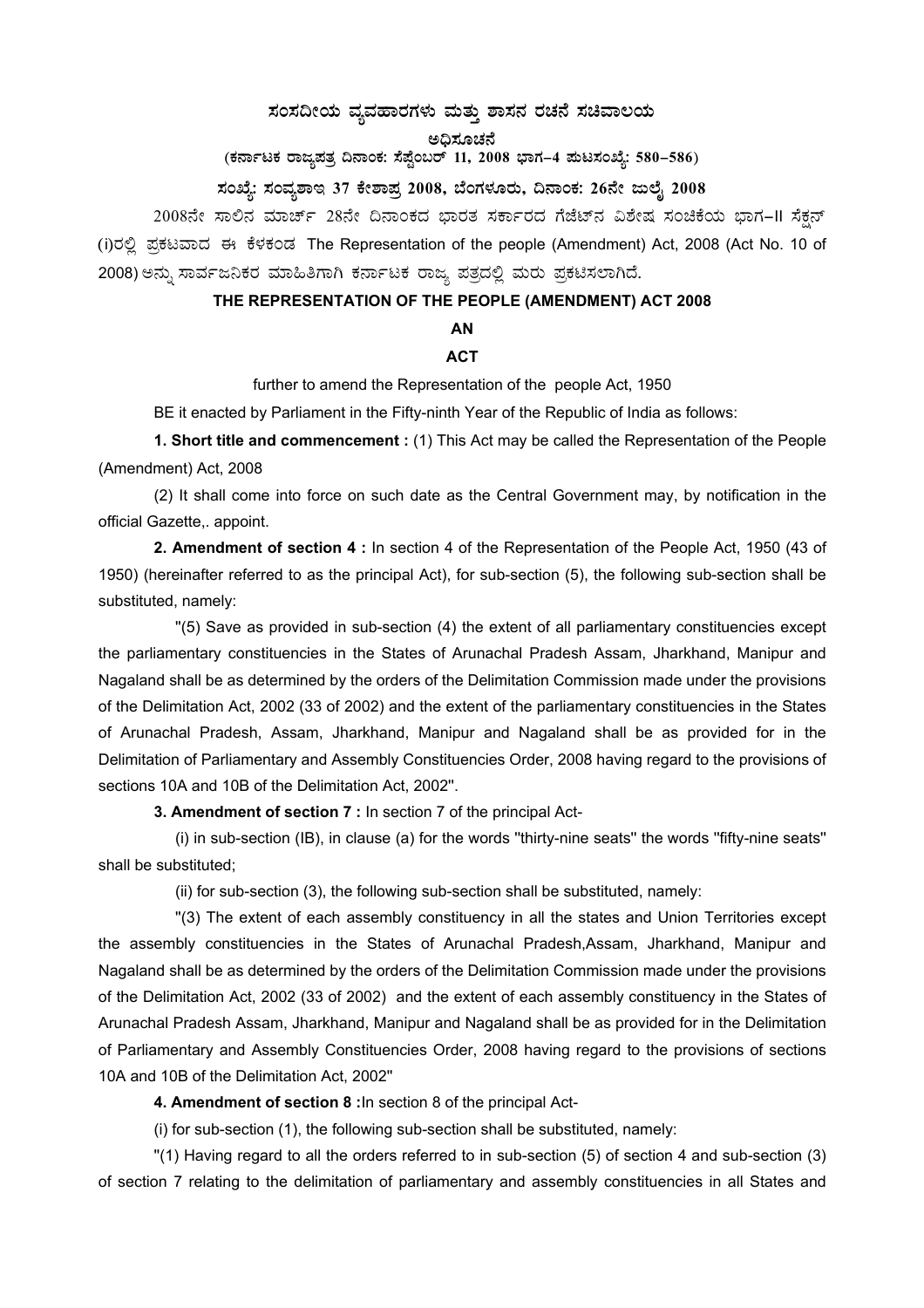Union Territories, except the State of Arunachal Pradesh, Assam, Jharkhand, Manipur and Nagaland, made by the Delimitation Commission and published in the Official Gazette, the Election Commission shall-

 (a) after making such amendments as appear to it to be necessary for bringing up-to-date the description of the extent of the parliamentary and assembly constituencies as given in such orders, without, however, altering the extent of any such constituency;

 (b) after taking into account the provisions of the Delimitation of Parliamentary and Assembly Constituencies Order, 1976 as made applicable pursuant to the orders made by the President under section 10A of the Delimitation Act, 2002 (33of 2002) relating to delimitation of parliamentary and assembly constituencies in the States of Arunachal Pradesh, Assam, Manipur and Nagaland, and the provisions of section 10B of the said Act relating to delimitation of parliamentary and assembly constituencies in the State of Jharkhand,

 consolidate all such orders into one single order to be known as the Delimitation of Parliamentary and Assembly Constituencies Order, 2008 and shall send authentic copies of that Order to the Central Government and to the Government of each State having a Legislative Assembly; and thereupon that Order shall superseed all the orders referred to in sub-section (5) of section 4 and sub-section (3) of section 7 and shall have the force of law and shall not be called in question in any court'',

 (ii) in sub-section (3), for the words, brackets and figures ''as provided in sub-section (5) of section 10 of the Delimitation Act, 1972 (76 of 1972) '', the words, brackets and figures ''as provided in subsection (5) of section 10 of the Delimitation Act, 2002" (33 of 2002) shall be substituted.

**5. Insertion of new section 8A:** After section 8 of the principal Act, the following section shall be inserted, namely:

**''8A. Delimitation of Parliamentary and Assembly Constituencies in the state of Arunachal Pradesh,Assam, Manipur or Nagaland:** (1) If the President is satisfied that the situation and the conditions prevailing in the State of Arunachal Pradesh,Assam Manipur or Nagaland are conducive for the conduct of delimitation exercise, he may by order, rescind the deferment order issued under the provisions of section 10A of the Delimitation Act, 2002 (33 of 2002) in relation to that State, and provide for the conduct of delimitation exercise in the State by the Election Commission.

 (2) As soon as may be after the deferment order in respect of a State is rescinded under subsection (1) the Election Commission may, by order, determine-

 (a) the parliamentary constituencies into which such state to which more than one seat is allotted in the First Schedule shall be divided;

(b) the extent of each constituency; and

(c) the number of seats, if any, reserved for the Scheduled Castes or the Scheduled Tribes.

 (3) As soon as may be after the deferment order in respect of a State is rescinded under subsection (1), the Election Commission may, by order, determine-

 (a) the assembly constituencies into which such state shall be divided for the purpose of elections to the Legislative Assembly of that State;

(b) the extent each constituency; and

(c) the number of seats if any reserved for the Scheduled castes or the scheduled tribes.

 (4) Subject to the provisions of sub-section (1) the Election Commission shall, having regard to the provisions of the Constitution and the principals specified in clauses (c) and (d) of sub-section (1) of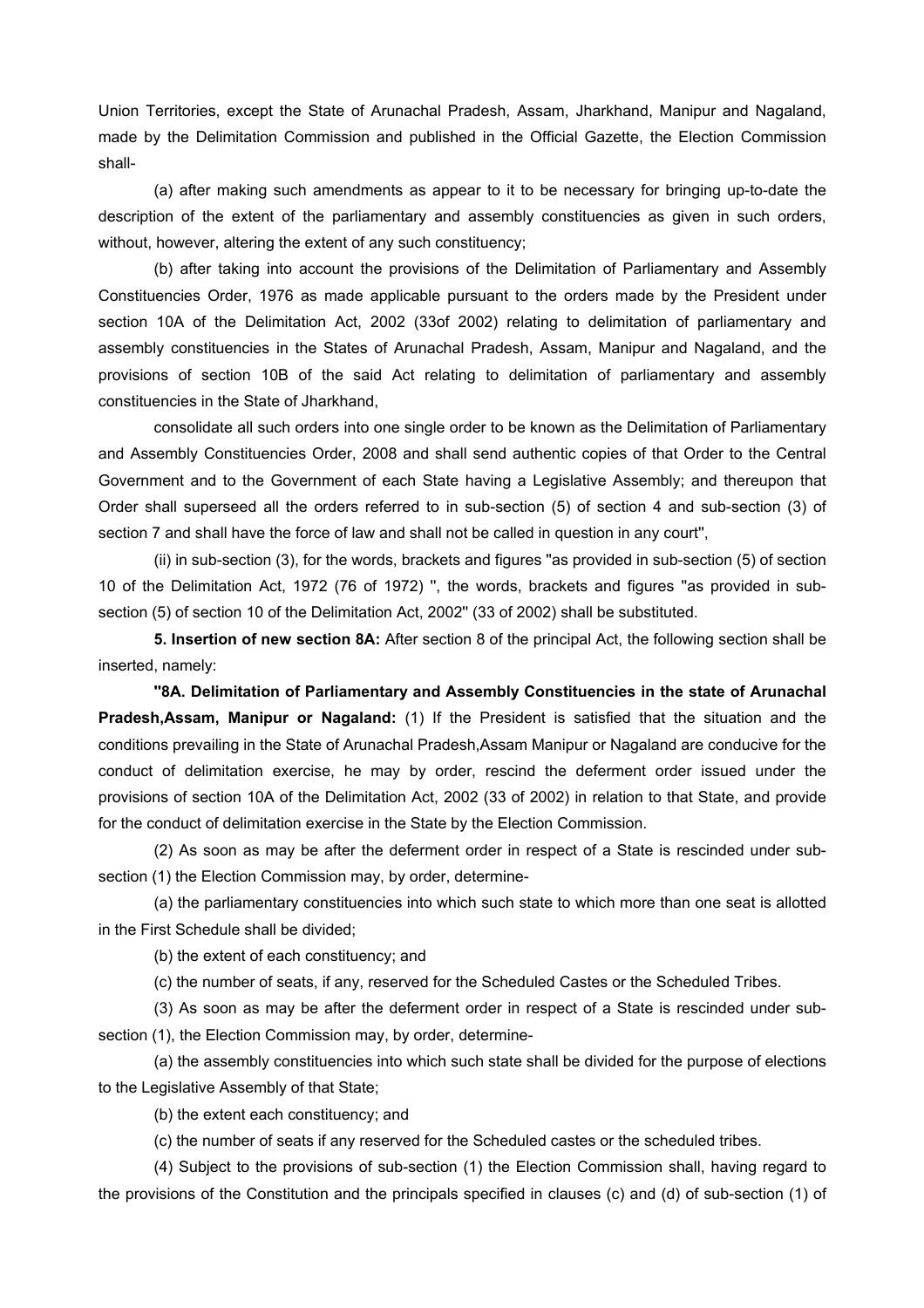section 9 of the Delimitation Act, 2002 (33 of 2002) determine the parliamentary and assembly constituencies in the States of Arunachal pradesh, Assam, Manipur and Nagaland in which seats shall be reserved, if any, for the Scheduled Castes and the Scheduled Tribes.,

(5) The Election Commission shall-

 (a) publish its proposals under sub-sections (2), (3) and (4) with respect to any State in the Official Gazette and also in such other manner as it thinks fit;

(b) specify a date on or after which the proposals will be further considered by it;

 (c) consider all objections and suggestions which may have been received by it before the date so specified;

 (d) hold, for the purpose of such consideration, if it thinks fit so to do, one or more public sittings at such place or places in such State as it thinks fit;

 (e) after considering all objections and suggestions which may have been received by it before the date so specified, determine, by order, the delimitation of parliamentary and assembly constituencies in the State and also the constituency or constituencies in which seats shall be reserved, if any, for the Scheduled Castes and the Scheduled Tribes and cause such order to be published in the Official Gazette; and upon such publication, the order shall have the force of law and shall not be called in question in any court and the Delimitation of Parliamentary and Assembly Constituencies Order, 2008 shall be deemed to have been amended accordingly.

 (6) Every order made under sub-sections (1) and (2) and clause (e) of sub-section (5) shall be laid before each House of Parliament.

 (7) Every order made under sub-sections (1) and (3) and clause (e) of sub-section (5) shall, as soon as may be after it is published under that sub-section, be laid before the Legislative Assembly of the State concerned''.

**6. Amendment of section 9 :** In section 9 of the principal Act, in sub-section (1), for clauses (a) and (aa), the following clauses shall be substituted, namely:

 ''(a) correct any printing mistake in the Delimitation of Parliamentary and Assembly Constituencies Order 2008 or any error arising therein from inadvertent slip or omission;

 (aa) make such amendments in the Delimitation of Parliamentary and Assembly Constituencies Order, 2008 as appear to it to be necessary or expedient for consolidating with that Order any notification or order relating to delimitation of Parliamentary or assembly constituencies (including reservation of seats for the Scheduled Castes or the Scheduled Tribes in such constituencies) issued under section 8A of this Act or any other Central Act'',

**7. Omission of sections 9A and 9B :** Section 9A and section 9B of the principal Act shall be omitted.

**8. Substitution of new schedules for the First Schedule and the Second Schedule:** For the First Schedule and the Second Schedule of the principal Act, the following Schedules shall be substituted namely:

#### **''THE FIRST SCHEDULE**

(See section 3)

Allocation of seats in the House of the People

| Name of the | Number of seats in the House as         | Number of seats in the House as     |
|-------------|-----------------------------------------|-------------------------------------|
| State/Union | constituted in 2004 on the basis of the | subsequently constituted as per the |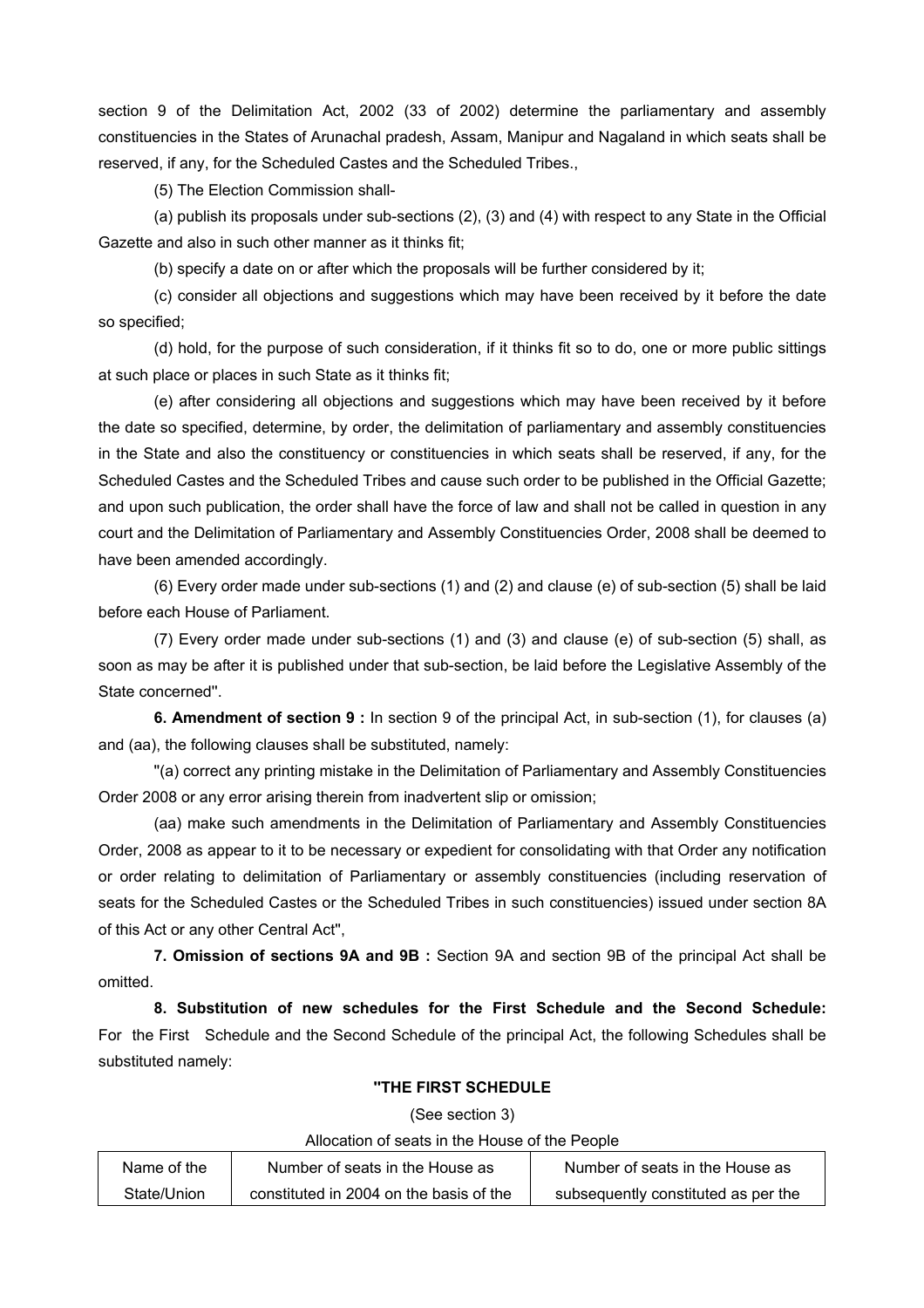| Territory       | Delimitation of Parliamentary and      |                         |                      | Delimitation of Parliamentary and   |                      |                           |  |
|-----------------|----------------------------------------|-------------------------|----------------------|-------------------------------------|----------------------|---------------------------|--|
|                 | Assembly Constituencies Order, 1976 as |                         |                      | Assembly Constituencies Order, 2008 |                      |                           |  |
|                 | amended from time to time              |                         |                      |                                     |                      |                           |  |
|                 | Total                                  | Reserved for the        | Reserved             | Total                               | Reserved for         | Reserved for              |  |
|                 |                                        | Scheduled               | for the              |                                     | the Scheduled        | the Scheduled             |  |
|                 |                                        | Castes                  | Scheduled            |                                     | Castes               | <b>Tribes</b>             |  |
|                 |                                        |                         | <b>Tribes</b>        |                                     |                      |                           |  |
| $\mathbf{1}$    | $\overline{2}$                         | 3                       | 4                    | 5                                   | 6                    | $\overline{7}$            |  |
| 1. STATES:      | 42                                     | 6                       | $\overline{2}$       | 42                                  | $\overline{7}$       | 3                         |  |
| 1. Andhra       |                                        |                         |                      |                                     |                      |                           |  |
| Pradesh         |                                        |                         |                      |                                     |                      |                           |  |
| 2. Arunachal    | $\overline{2}$                         | .                       | .                    | $\overline{2}$                      | $\ddot{\phantom{0}}$ |                           |  |
| Pradesh         |                                        |                         |                      |                                     |                      |                           |  |
| 3. Assam        | 14                                     | 1                       | $\overline{2}$       | 14                                  | 1                    | $\overline{2}$            |  |
| 4. Bihar        | 40                                     | $\overline{7}$          | $\ldots$             | 40                                  | 6                    | $\ddotsc$                 |  |
| 5. Chhattisgarh | 11                                     | $\overline{2}$          | 4                    | 11                                  | 1                    | 4                         |  |
| 6. Goa          | $\overline{2}$                         | $\cdots$                | $\cdots$             | $\overline{2}$                      | .                    | $\cdots$                  |  |
| 7. Gujarat      | 26                                     | $\overline{2}$          | $\overline{4}$       | 26                                  | $\overline{2}$       | 4                         |  |
| 8. Haryana      | 10                                     | $\overline{2}$          |                      | 10                                  | $\overline{2}$       | $\ddotsc$                 |  |
| 9. Himachal     | 4                                      | 1                       |                      | 4                                   | 1                    | $\ddotsc$                 |  |
| Pradesh         |                                        |                         |                      |                                     |                      |                           |  |
| 10. Jammu and   | 6                                      |                         | ٠.                   | 6                                   | $\ddot{\phantom{0}}$ | $\cdot$ .                 |  |
| Kashmir         |                                        |                         |                      |                                     |                      |                           |  |
| 11. Jharkhand   | 14                                     | $\mathbf{1}$            | 5                    | 14                                  | 1                    | 5                         |  |
| 12. Karnataka   | 28                                     | 4                       | $\cdots$             | 28                                  | 5                    | $\overline{2}$            |  |
| 13. Kerala      | 20                                     | $\overline{\mathbf{c}}$ | ٠.                   | 20                                  | $\overline{c}$       |                           |  |
| 14. Madhya      | 29                                     | $\overline{\mathbf{4}}$ | $\overline{5}$       | 29                                  | 4                    | $\,6\,$                   |  |
| Pradesh         |                                        |                         |                      |                                     |                      |                           |  |
| 15. Maharashtra | 48                                     | 3                       | $\overline{4}$       | 48                                  | 5                    | $\overline{\mathbf{4}}$   |  |
| 16. Manipur     | $\overline{2}$                         | $\cdots$                | 1                    | $\overline{2}$                      | $\ddot{\phantom{0}}$ | $\mathbf{1}$              |  |
| 17. Meghalaya   | $\overline{2}$                         | $\sim$                  | ٠.                   | $\overline{2}$                      | $\ddotsc$            | $\overline{2}$            |  |
| 18. Mizoram     | $\mathbf 1$                            | $\sim$                  | 1                    | 1                                   | $\ddot{\phantom{0}}$ | $\mathbf{1}$              |  |
| 19. Nagaland    | 1                                      | .,                      | ٠.                   | 1                                   | .,                   | $\ddot{\phantom{0}}$      |  |
| 20. Orissa      | 21                                     | 3                       | 5                    | 21                                  | 3                    | 5                         |  |
| 21. Punjab      | 13                                     | 3                       |                      | 13                                  | 4                    | $\ddotsc$                 |  |
| 22. Rajasthan   | 25                                     | 4                       | 3                    | 25                                  | 4                    | $\ensuremath{\mathsf{3}}$ |  |
| 23. Sikkim      | 1                                      | $\ddot{\phantom{0}}$    |                      | 1                                   | $\ddotsc$            | $\ddotsc$                 |  |
| 24. Tamil Nadu  | 39                                     | $\overline{7}$          | ٠.                   | 39                                  | $\overline{7}$       | $\ldots$                  |  |
| 25. Tripura     | $\overline{2}$                         | $\ddot{\phantom{1}}$    | 1                    | $\overline{2}$                      | $\ddot{\phantom{1}}$ | 1                         |  |
| 26. Uttarakhand | 5                                      | $\cdot$ .               | $\ddot{\phantom{1}}$ | 5                                   | $\mathbf 1$          | $\ddot{\phantom{1}}$      |  |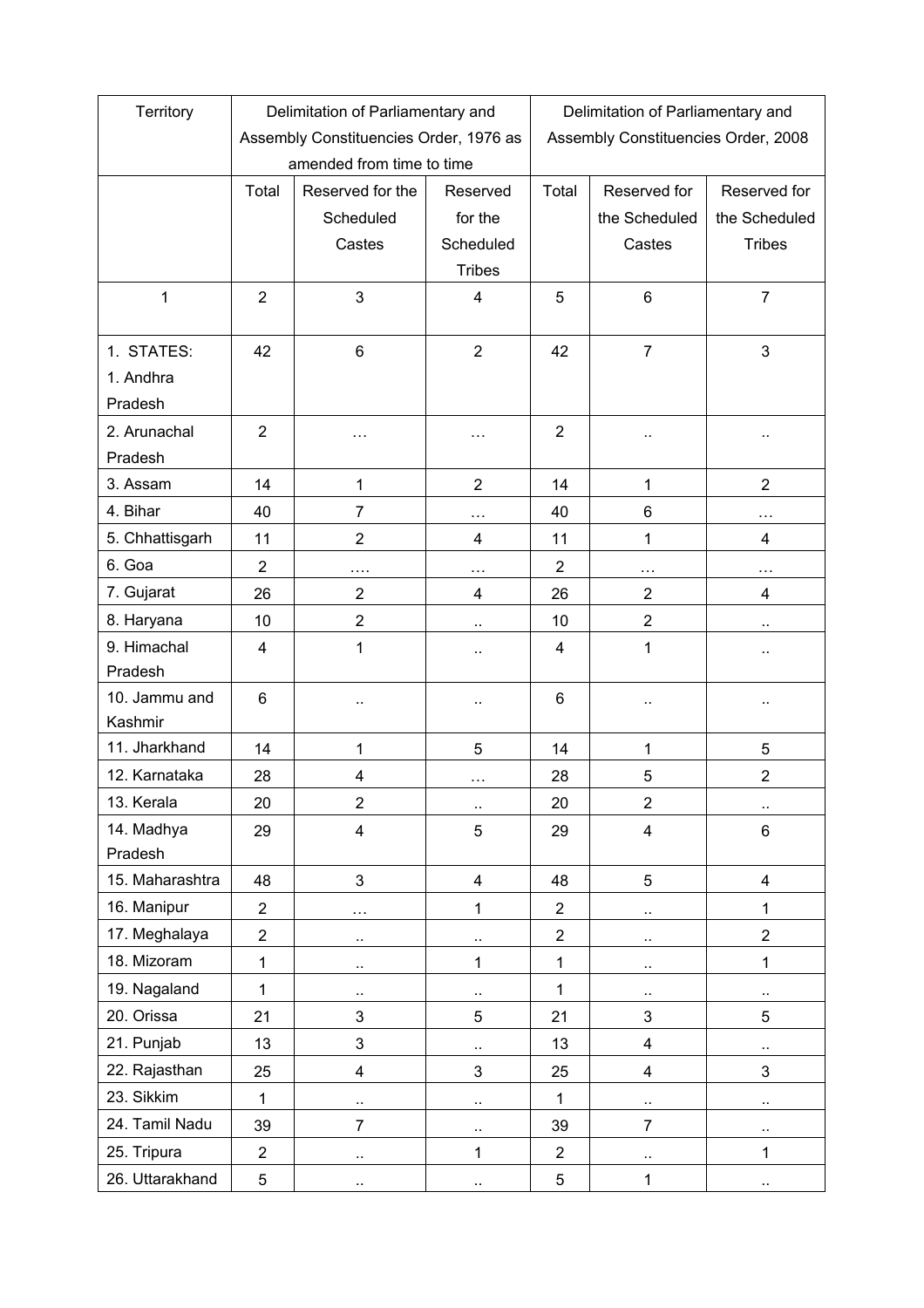| 27. Uttar       | 80             | 18       | ٠.                   | 80  | 17        | $\ddot{\phantom{0}}$ |
|-----------------|----------------|----------|----------------------|-----|-----------|----------------------|
| Pradesh         |                |          |                      |     |           |                      |
| 28. West Bengal | 42             | 8        | $\overline{2}$       | 42  | 10        | $\overline{2}$       |
| <b>II UNION</b> |                |          |                      |     |           |                      |
| TERRITORIES:    |                |          |                      |     |           |                      |
| 1. Andaman and  |                |          |                      |     |           |                      |
| Nicobar Islands | 1              | $\cdots$ | $\cdots$             | 1   | $\cdots$  | $\cdots$             |
| 2. Chandigarh   | 1              | $\cdots$ | $\cdots$             | 1   |           | $\ddot{\phantom{a}}$ |
| 3. Dadra and    | 1              |          | 1                    | 1   | $\cdot$ . | 1                    |
| Nagar Haveli    |                |          |                      |     |           |                      |
| 4. Delhi        | $\overline{7}$ | 1        | $\ddotsc$            | 7   | 1         | $\ddot{\phantom{a}}$ |
| 5. Daman and    | 1              | ٠.       | $\ddot{\phantom{a}}$ | 1   | $\cdot$ . | $\cdot$ .            |
| Diu             |                |          |                      |     |           |                      |
| 6. Lakshadweep  | 1              | $\sim$   | 1                    | 1   |           | 1                    |
| 7. Puducherry   | 1              |          | $\ddot{\phantom{1}}$ | 1   |           | $\cdot$ .            |
| Total           | 543            | 79       | 41                   | 543 | 84        | 47                   |

### **''THE SECOND SCHEDULE**

# (See section 7 AND 7A)

Total number of seats in the Legislative Assemblies

| Name of the     | Number of seats in the House as        |                  |                      | Number of seats in the House as     |                 |                |
|-----------------|----------------------------------------|------------------|----------------------|-------------------------------------|-----------------|----------------|
| State/Union     | constituted on the basis of the        |                  |                      | subsequently constituted as per the |                 |                |
| Territory       | Delimitation of Parliamentary and      |                  |                      | Delimitation of Parliamentary and   |                 |                |
|                 | Assembly Constituencies Order, 1976 as |                  |                      | Assembly Constituencies Order, 2008 |                 |                |
|                 | amended from time to time              |                  |                      |                                     |                 |                |
|                 | Total                                  | Reserved for the | Reserved             | Total                               | Reserved for    | Reserved for   |
|                 |                                        | Scheduled        | for the              |                                     | the Scheduled   | the Scheduled  |
|                 |                                        | Castes           | Scheduled            |                                     | Castes          | <b>Tribes</b>  |
|                 |                                        |                  | <b>Tribes</b>        |                                     |                 |                |
| 1               | $\overline{2}$                         | 3                | 4                    | 5                                   | $6\phantom{1}6$ | $\overline{7}$ |
|                 |                                        |                  |                      |                                     |                 |                |
| 1. STATES:      | 294                                    | 39               | 15                   | 294                                 | 48              | 19             |
| 1. Andhra       |                                        |                  |                      |                                     |                 |                |
| Pradesh         |                                        |                  |                      |                                     |                 |                |
| 2. Arunachal    | 60                                     | .                | 59                   | 60                                  | .,              | 59             |
| Pradesh         |                                        |                  |                      |                                     |                 |                |
| 3. Assam        | 126                                    | 8                | 16                   | 126                                 | 8               | 16             |
| 4. Bihar        | 243                                    | 39               | .                    | 243                                 | 38              | $\overline{2}$ |
| 5. Chhattisgarh | 90                                     | 10               | 34                   | 90                                  | 10              | 29             |
| 6. Goa          | 40                                     | 1                | $\cdots$             | 40                                  | 1               | $\cdots$       |
| 7. Gujarat      | 182                                    | 13               | 26                   | 182                                 | 13              | 27             |
| 8. Haryana      | 90                                     | 17               | $\ddot{\phantom{1}}$ | 90                                  | 17              | $\sim$         |